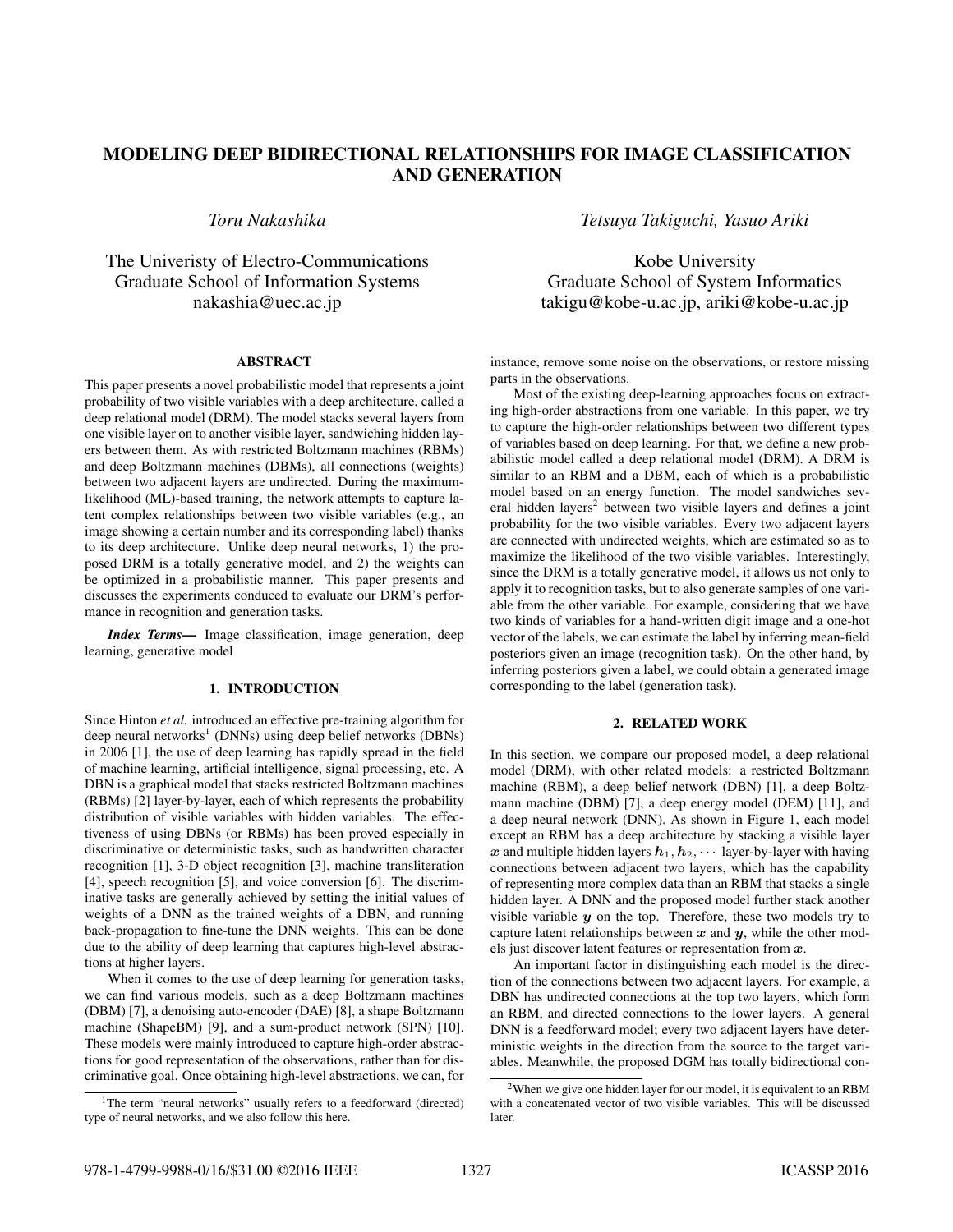

Fig. 1. Graphical representation of (a) a restricted Boltzmann machine, (b) a deep belief network, (c) a deep Boltzmann machine, (d) a deep energy model, (e) a deep neural network, and (f) the proposed model, a deep relational model. Two-way arrows and one-way arrows indicate undirected weights and directed weights, respectively. Dotted arrows represent deterministic relationships.

nections through all layers, just like a DBM does. This leads to the propagatation of information from the bottom up and from the top down in the network, while a DNN only infers from bottom to top. Assuming  $x$  and  $y$  indicate a vectorized image and a one-hot vector of the labels, a DGM allows us not only to estimate the label vector given an image, but also to generate an image from given a label vector.

Another aspect is the way parameters are estimated. Energybased models, which include RBMs, DBMs, DEMs, and DGMs, are stochastic models in which the parameters are estimated so as to maximize the likelihood of observations<sup>3</sup>. On the other hand, the parameters of a DNN are optimized using back-propagation, where the errors between the output of the network and the target vector are minimized and propagated back to the lower layers. Since a stochastic model, such as a DGM, optimizes the parameters in a probabilistic framework, we can further extend the parameter estimation method to using maximum a posteriori (MAP), Bayesian inference, and so on.

Usually, deep-learning methods, such as a DBN, a DBM and a DEM, are used for the pre-training of a DNN. As reported in [1], a pre-trained DNN dramatically outperformed a randomly-initialized DNN. Generally speaking, in a deep network, error signals get weaker as they are back-propagated to the lower layer, which causes difficulties in estimating the parameters of the lower layer. Therefore, the pre-training approaches are considered to be effective in compensating for the *thin* gradients of the parameters. However, these approaches learn high-order representation in an unsupervised manner without knowing the existence of the target features. Therefore, it could be said that the learned weights are not necessarily appropriate for the initial values of a DNN that takes the target features into account. Our model, in contrast, connects with a visible layer for the target features and optimizes the parameters jointly, which may lead to better results compared with the above methods, even in a recognition task. Furthermore, our model is not adversely affected by the problems associated with DBMs. During the training of a DBM, it is difficult to estimate the weight parameters at the higher layers due to the fading gradients far from the visible layer [12]. On the contrary, our model sandwiches hidden layers with two visible layers at the opposite sides, and hence it propagates gradients more clearly top-to-bottom and bottom-to-top.

As for a DEM, Ngiam *et al.* also proposed a discriminative extension that considers target features in the model [11]. The model



Fig. 2. Generating  $\hat{y}$  from x by repeating mean-field updates.

is, however, still discriminative; it does not have an ability to generate the source features from the target features. Furthermore, what the weights at the lower layers are trained without knowing about the target features also applies to this model.

#### 3. DEEP RELATIONAL MODEL

Considering a dataset of images and its the labels, the labels should have been intentionally-, carefully-, and manually-assigned. As a result, there must be a strong correlation between an image and the assigned label. To capture latent, complicated, high-order relationships between two observable variables, such as an image and a one-hot vector of the label, we introduce a deep stochastic network called a deep relational model (DRM). The DRM will be defined as an energy-based model, which resembles a restricted Boltzmann machine (RBM) and a deep Boltzmann machine (DBM).

As shown in Figure 1 (f), a DRM is a deep network that sandwiches multiple hidden layers with two visible layers. As an energybased model, a DRM defines a joint probability distribution of one (first) visible variables  $x \in \{0,1\}^{\bar{I}}$  and the other (second) visible variables  $y \in \{0,1\}^K$  along with hidden variables  $h^{(l)} \in$  $\{0,1\}^{J_l}$   $(l = 1, \cdots, L)$ , where L is the number of hidden layers. Similarly to an RBM and a DRM, each unit is only connected to the units at the adjacent layers, and is not connected to the units at the same layer. We define the joint probability distribution using a DRM as follows:

$$
p(\boldsymbol{x}, \boldsymbol{y}; \theta) = \sum_{\forall \boldsymbol{h}^{(l)}} p(\boldsymbol{x}, \boldsymbol{y}, \forall \boldsymbol{h}^{(l)}; \theta)
$$
(1)

$$
p(\boldsymbol{x}, \boldsymbol{y}, \forall \boldsymbol{h}^{(l)}; \theta) = \frac{1}{Z(\theta)} e^{-E(\boldsymbol{x}, \boldsymbol{y}, \forall \boldsymbol{h}^{(l)}; \theta)},
$$
(2)

<sup>&</sup>lt;sup>3</sup>In practice, an approximation method is used.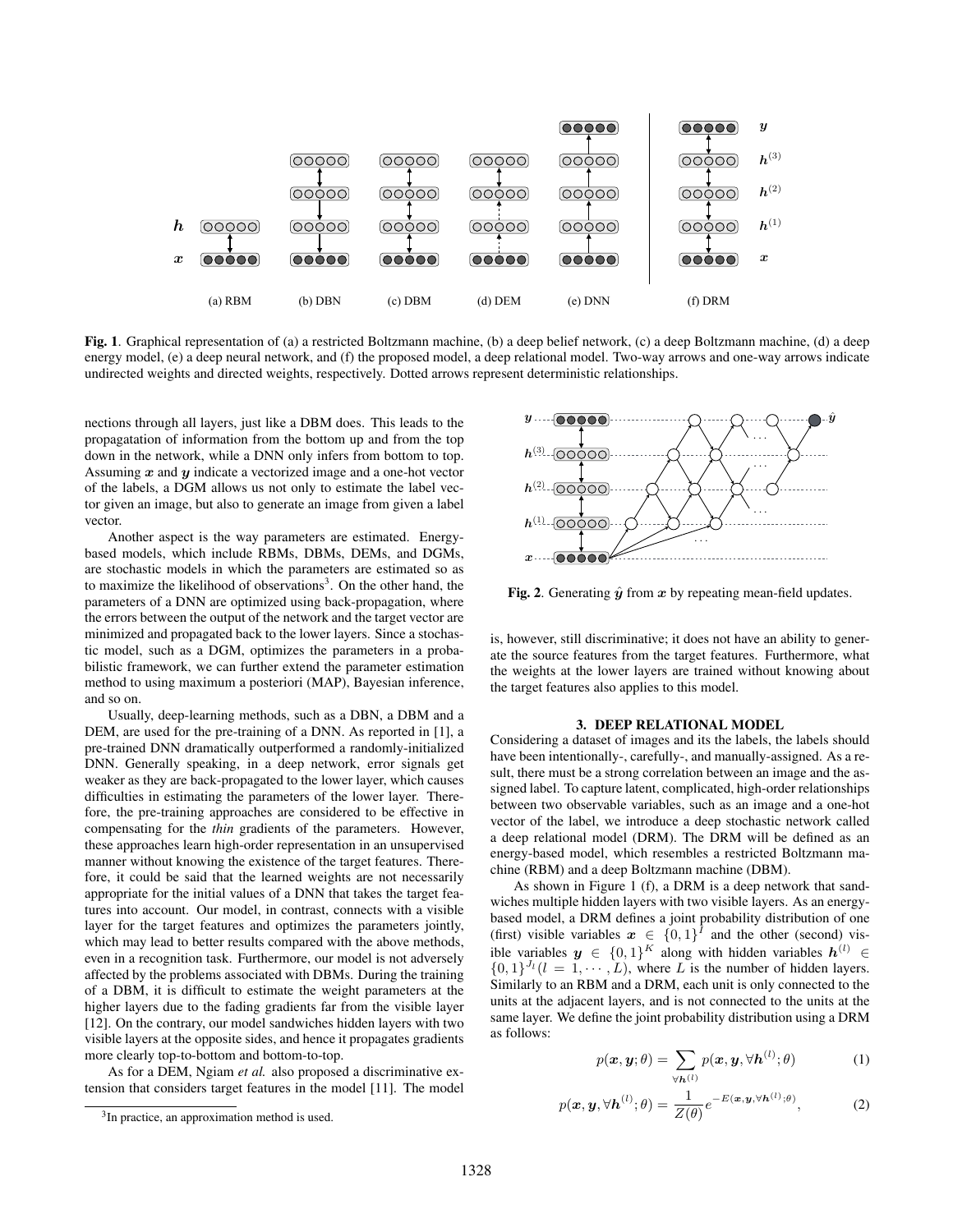where the energy function  $E$  is defined as:

$$
E(\mathbf{x}, \mathbf{y}, \forall h^{(l)}; \theta) = -\mathbf{b}^{T} \mathbf{x} - \sum_{l=1}^{L} \mathbf{c}^{(l)^{T}} h^{(l)} - \mathbf{d}^{T} \mathbf{y}
$$

$$
- \mathbf{x}^{T} \mathbf{W}^{(1)} h^{(1)} - \sum_{l=2}^{L} \mathbf{h}^{(l-1)^{T}} \mathbf{W}^{(l)} h^{(l)} - \mathbf{h}^{(L)^{T}} \mathbf{W}^{(L+1)} \mathbf{y}.
$$

In addition to the previously-defined parameters b,  $c^{(l)}$ , and  $W^{(l)}$ , the bias parameters for the second visible variables  $\mathbf{d} \in \mathbb{R}^K$  are used.  $\mathbf{W}^{(L+1)} \in \mathbb{R}^{J_l \times K}$  is the connection weights between the highest hidden layer and the second visible layer.

Each conditional distributions given the units at the adjacent layers can be computed as:

$$
p(x_i = 1 | \boldsymbol{h}^{(1)}) = \sigma(b_i + \boldsymbol{W}_{i:}^{(1)} \boldsymbol{h}^{(1)})
$$
\n(3)

$$
p(h_j^{(l)} = 1 | \mathbf{h}^{(l-1)}, \mathbf{h}^{(l+1)}) =
$$
\n
$$
p(h_j^{(l)} = \mathbf{r} \mathbf{r}^{(l)} \mathbf{r}^{(l-1)}, \mathbf{r} \mathbf{r}^{(l+1)}, \mathbf{r}^{(l+1)}, \mathbf{r}^{(l+1)}, \mathbf{r}^{(l+1)}, \mathbf{r}^{(l+1)}, \mathbf{r}^{(l+1)}, \mathbf{r}^{(l+1)}, \mathbf{r}^{(l+1)}, \mathbf{r}^{(l+1)}, \mathbf{r}^{(l+1)}, \mathbf{r}^{(l+1)}, \mathbf{r}^{(l+1)}, \mathbf{r}^{(l+1)}, \mathbf{r}^{(l+1)}, \mathbf{r}^{(l+1)}, \mathbf{r}^{(l+1)}, \mathbf{r}^{(l+1)}, \mathbf{r}^{(l+1)}, \mathbf{r}^{(l+1)}, \mathbf{r}^{(l+1)}, \mathbf{r}^{(l+1)}, \mathbf{r}^{(l+1)}, \mathbf{r}^{(l+1)}, \mathbf{r}^{(l+1)}, \mathbf{r}^{(l+1)}, \mathbf{r}^{(l+1)}, \mathbf{r}^{(l+1)}, \mathbf{r}^{(l+1)}, \mathbf{r}^{(l+1)}, \mathbf{r}^{(l+1)}, \mathbf{r}^{(l+1)}, \mathbf{r}^{(l+1)}, \mathbf{r}^{(l+1)}, \mathbf{r}^{(l+1)}, \mathbf{r}^{(l+1)}, \mathbf{r}^{(l+1)}, \mathbf{r}^{(l+1)}, \mathbf{r}^{(l+1)}, \mathbf{r}^{(l+1)}, \mathbf{r}^{(l+1)}, \mathbf{r}^{(l+1)}, \mathbf{r}^{(l+1)}, \mathbf{r}^{(l+1)}, \mathbf{r}^{(l+1)}, \mathbf{r}^{(l+1)}, \mathbf{r}^{(l+1)}, \mathbf{r}^{(l+1)}, \mathbf{r}^{(l+1)}, \mathbf{r}^{(l+1)}, \mathbf{r}^{(l+1)}, \mathbf{r}^{(l+1)}, \mathbf{r}^{(l+1)}, \mathbf{r}^{(l+1)}, \mathbf{r}^{(l+1)}, \mathbf{r}^{(l+1)}, \mathbf{r}^{(l+1
$$

$$
\sigma(c_j^{(l)} + W_{:j}^{(l)}^{\mathrm{T}} \boldsymbol{h}^{(l-1)} + W_{j}^{(l+1)} \boldsymbol{h}^{(l+1)})
$$

$$
p(y_k = 1 | \boldsymbol{h}^{(L)}) = \sigma(d_k + \boldsymbol{W}_{:k}^{(L)}^{\mathrm{T}} \boldsymbol{h}^{(L)}).
$$
 (5)

Note that the conditional probabilities of  $h^{(1)}$  and  $h^{(L)}$  can be calculated from Eq. (4) by regarding as  $h^{(0)} = x$  and  $h^{(L+1)} = y$ , respectively. Although the joint configuration of  $x$  and  $y$  is defined in a DRM, the first variable  $x$  is not directly connected to the second variable  $y$ , and  $y$  is not required to infer  $x$ , as Eq. (3) indicates. Through hidden layers,  $x$  and  $y$  propagate their information to each other layer-by-layer. Therefore, the network models deep latent correlations between  $x$  and  $y$ . That means the trained network has the ability to estimate one variable given the other variable. To estimate variable  $\hat{y}$  given  $x$ , for example, we use an iterative meanfield update approach, as shown in Figure 2. In this procedure, we first compute the expectations (mean-field approximation) for each hidden layer's unit from bottom to top, as in Eq. (4), regarding all the values of the units at the upper layer as zero. Then, we calculate the expectations of hidden units using the previously-calculated values for  $\mathbf{h}^{(l-1)}$  and  $\mathbf{h}^{(l)}$  in Eq. (4). We iterate this procedure T times with clamping the values of  $x$  (in our experiments, we used  $T = 10$ ). Finally, we obtain the expected values of y by calculating  $\mathbb{E}[\bm{y}|\bm{x}] \approx \mathbb{E}[\bm{y}|\hat{\bm{h}}^{(L)}] = \sigma(\bm{d} + \bm{W}^{(L)^\mathrm{T}} \hat{\bm{h}}^{(L)})$ , where  $\hat{\bm{h}}^{(L)}$  is the lastly-updated  $\hat{h}^{(L)}$  after the iteration.

For parameter estimation, the joint log-likelihood of  $x$  and  $y$  is used. Differentiating partially with respect to each parameter, we obtain:

$$
\frac{\partial \log p(\boldsymbol{x}, \boldsymbol{y}; \theta)}{\partial b_i} = \langle x_i \rangle_{\text{data}} - \langle x_i \rangle_{\text{model}}
$$
(6)

$$
\frac{\partial \log p(\boldsymbol{x}, \boldsymbol{y}; \theta)}{\partial c_j^{(l)}} = \langle h_j^{(l)} \rangle_{\text{data}} - \langle h_j^{(l)} \rangle_{\text{model}}
$$
\n(7)

$$
\frac{\partial \log p(\boldsymbol{x}, \boldsymbol{y}; \theta)}{\partial d_k} = \langle y_k \rangle_{\text{data}} - \langle y_k \rangle_{\text{model}}
$$
(8)

$$
\frac{\partial \log p(\boldsymbol{x}, \boldsymbol{y}; \theta)}{\partial W_{ij}^{(l)}} = \left\{ \begin{aligned} &\langle x_i h_j^{(1)} \rangle_{\text{data}} - \langle x_i h_j^{(1)} \rangle_{\text{model}} & (l = 1) \end{aligned} \right. \tag{9}
$$

$$
\begin{cases}\n\langle u_i^{(l-1)}h_j^{(l)}\rangle_{\text{data}} - \langle h_i^{(l-1)}h_j^{(l)}\rangle_{\text{model}} & (l = 2, \dots, L), \\
\langle h_i^{(L)}y_j\rangle_{\text{data}} - \langle h_i^{(L)}y_j\rangle_{\text{model}} & (l = L + 1)\n\end{cases}
$$

where  $\langle \cdot \rangle_{\text{data}}$  and  $\langle \cdot \rangle_{\text{model}}$  indicate the expectations of the empirical data and the inner model, respectively. As mentioned before, the



Fig. 3. Iterative inference using mean-field updates. White circles and black circles indicate mean-field inference and randomlygenerated samples with their probabilities, respectively.

second terms are computationally difficult. Therefore, we approximate the second terms with the expectations of the reconstracted data  $(\bar{x}, \bar{y})$  that are sampled from the iteratively-updated inner model (Figure 3). The iterative procedure is similar to the generation scheme shown in Figure 2, but we use the empirical values of y during iteration. After updating each expectated value of hidden units T times, we sample  $\bar{x}$  and  $\bar{y}$  using Eqs (3)(5).

To boost up parameter optimization, we further use a pretraining scheme. In this scheme, before training each parameter of a DRM, we perform training of RBMs. Similar to the greedy-wise training used in a DBN [1], we first train RBMs at the lowest  $(x$  and y) levels. The second RBMs use the expected values of the hidden units inferred from the first RBMs for the values of visible units. In this way, we perform pre-training from outer to inner. In the training stage of a DRM, the parameters obtained in the pre-training are set to the initial values of the training.

When we want to do image recognition tasks, we can estimate the label  $y$  given an image  $x$ , as discussed in the previous subsection (see Figure 2). However, we can also employ a fine-tuning scheme. After the training of the DRM, we fine-tune each parameter using back-propagation, treating it as a discriminative DNN.

# 4. EXPERIMENTS

To evaluate our method and examine its potential, we conducted recognition and generation experiments using the MNIST dataset<sup>4</sup>. The dataset contains 60,000 training and 10,000 test images of handwritten digits (0-9) with a size of  $28 \times 28$  pixels, along with the label data. A classification with only ten classes is not a hard task, and if we use the full training set of a large number of data, the error rate becomes very low, which may make it difficult to evaluate and compare each method. Therefore, we reduced the number of training data to 10,000 randomly-selected images. To speed-up learning, we divided the training data into mini-batches, each of which contained 20 data, and trained the model with a learning rate of 0.1 in 50 epochs.

## 4.1. Recognition Task

For all the experiments, we used a four-layer network: the first visible layer, two hidden layers, and the second visible layer. In our first recognition experiments, we investigated how the model performs

<sup>4</sup>The MNIST dataset is available at http://yann.lecun.com/ exdb/mnist/index.html.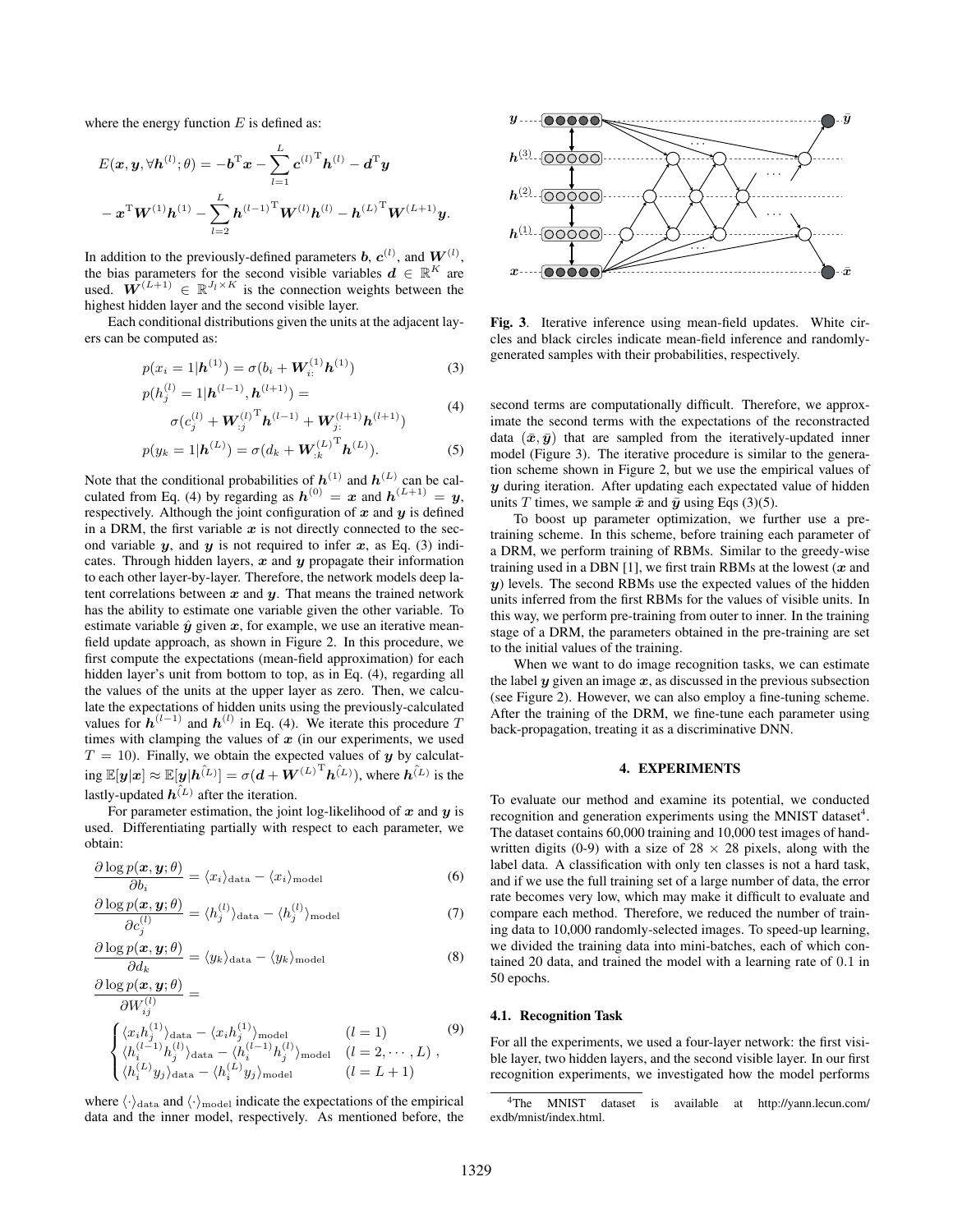Table 1. Error rate [%] when changing the number of hidden units at the 1st and the 2nd hidden layers.

| $1st \setminus 2nd$ | $\vert$ 50 | - 100 | 200            | 300  | - 400                              | 500  |
|---------------------|------------|-------|----------------|------|------------------------------------|------|
| 200                 |            |       |                |      | $\vert$ 11.68 10.1 8.97 8.34 10.02 | 6.98 |
| 300                 |            |       |                |      | 9.12 7.74 6.43 5.95 7.30           | 6.59 |
| 400                 | 7.18       |       | 6.97 5.22 4.94 |      | 3.94 4.75                          |      |
| 500                 |            |       | 8.35 7.75 5.79 | 4.67 | 4.51                               | 4.87 |



Fig. 4. Error rate [%] for the MNIST dataset obtained by each method.

when changing the number of hidden units from 200 to 500 for the first hidden layer, and from 50 to 500 for the second hidden layer. The number of first and the second visible units are  $28 \times 28 = 784$ and 10, respectively. The experimental results are summarized in Table 1. As shown in Table 1, the error rate was most improved when 400 hidden units were used for both hidden layers. As indicated, the large number of hidden units did not necessarily improve the error rate. Interestingly, the networks that have more units at the first hidden layer than the second hidden layer produced better results than their counterparts that have the same number of parameters but more units at the second hidden layer than the first layer (e.g., the network of 500 1st-hidden units and 300 2nd-hidden units outperformed the network of 300 1st-hidden units and 500 2nd-hidden units, 4.67% compared to 6.59%). This is because the first visible layer has more units than the second visible layer, and if the network has fewer units at the higher layers, the information at the lower layers is gradually propagated and compressed smoothly as going up.

Secondly, we compared our method with three conventional methods: a DNN, a DBN, and a DBM. We used the same conditions for the conventional methods as for our model; 10,000 training data, a learning rate of 0.1, a batch-size of 20, and the number of 50 for epochs were used. Each network-based method has two hidden layers, and was compared in the case of 400 1st-hiddenlayer units and 200 2nd-hidden-layer units ("[400 200]") with the case of 400 1st-hidden-layer units and 400 2nd-hidden-layer units ("[400 400]"). After training the DBN, the DBM, and the DRM, we fine-tuned their parameters using back-propagation of 10 epochs (noted as "fine-DBN","fine-DBM", and "fine-DRBM", respectively, in Figure 4), while a DNN trained the parameters starting from randomly-initialized values. Figure 4 shows the comparison results. Our model "DRM" used the mean-field-update scheme to estimate y (Figure 2), and "fine-DRM" used the fine-tuning scheme and produced the label vectors in a feedforward DNN). As shown in Figure 4, our model "fine-DRM" performed best of all in both cases



Fig. 5. Generated images given each one-hot label using our model (left), and mean values over the training data calculated for each label (right).

of "[400 200]" and "[400 400]". This is due to the fact that a DRM models a route from an image to the label in the stochastic training, while a DBN and DBM do not. As observed, the DRM is a bidirectional generative model, and if the parameters are specialized and tuned as a directional, discriminative model (i.e., "fine-DRM"), the performance was improved. An interesting observation is that the performance of our model without fine-tuning is comparable to that of the other fine-tuned models (3.94% compared to 3.71% of a DBN and to 4.16% of a DBM), even though it is a still generative model.

### 4.2. Generation Task

As we generate the label given an image using a DRM, it will be possible to generate the image given a label, because a DRM models the joint distribution of the two. To examine the potential of this possibility, we conducted a generation experiment. In this experiment, we used a [400 200] architecture and generated images  $x$  given the onehot labels  $y$  through mean-field updates in a similar manner to the generation scheme (reverse up and down in the left side of Figure 2). Essentially, this procedure generates an image from  $y$ ; however, the dimension of 10 for the vector  $y$  is too small to estimate the upper features of 200, 400, and 784 units properly through the iterative updates. Therefore, we gave the initial values of hidden units as the means of the hidden units calculated from the training data. After that, we obtained the images for each one-hot vector of the labels as shown in Figure 5 (a). To compare the images, we list images obtained from just calculating the means of each pixel for each label in Figure 5 (b). As shown in Figure 5, the images from Mean are blurred and obscure. On the other hand, the images from a DRM are very clear and sharpened, much like real handwritten digits.

### 5. CONCLUSION

In this paper, we proposed a new joint distribution model of two variables that has a hierarchical architecture to capture latent, complicated, high-order relationships between the two. The proposed model, a deep relational model (DRM), is viewed as one of the energy-based models, and the parameters are trainable using maximum likelihood with mean-field approximation. In our recognition experiments, we showed its high performance, especially when finetuned. In the generation experiments, we obtained interesting images generated from the trained DRM. In the future, we will further investigate its potential, focusing particularly on generative tasks.